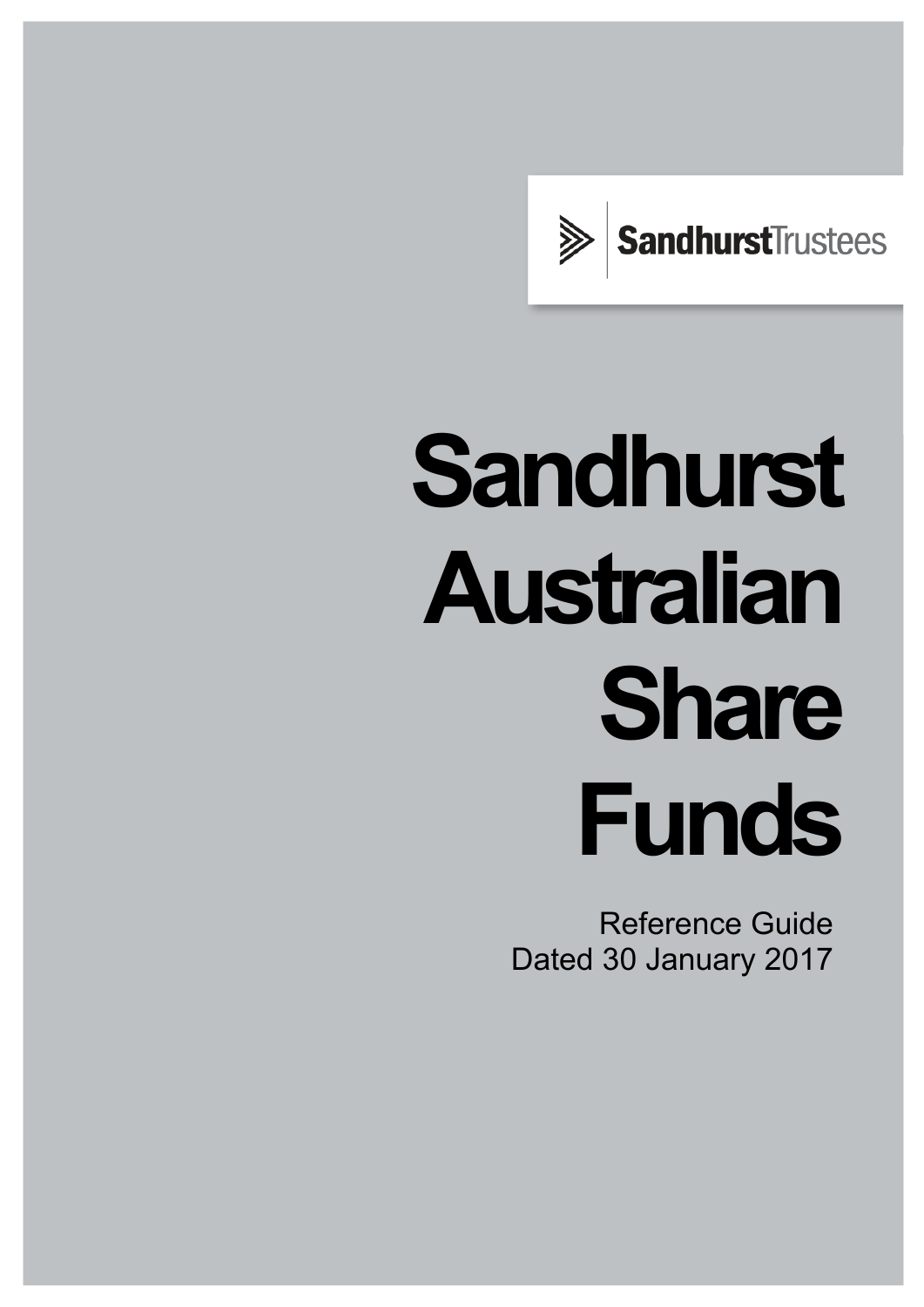This Reference Guide is issued by Sandhurst Trustees Limited (ABN 16 004 030 737, AFSL No. 237906) ('Sandhurst', 'we', 'us' or 'our'). The information in this document forms part of the Product Disclosure Statements (PDSs) for the following managed funds offered by Sandhurst. You should read this information together with the PDS for the relevant managed fund before making a decision whether to invest.

| <b>Fund name</b>                       | <b>ARSN</b> | <b>APIR</b> | <b>PDS</b> date |
|----------------------------------------|-------------|-------------|-----------------|
| <b>Sandhurst Industrial Share Fund</b> | 090 472 325 | STL0100AU   | 30 January 2017 |
| <b>Sandhurst Future Leaders Fund</b>   | 100 172 601 | STL0011AU   | 30 January 2017 |

Sandhurst is the responsible entity for the above listed funds, collectively known as the 'Sandhurst Australian Share Funds', 'the Funds' or individually as 'the Fund'.

Sandhurst is a wholly owned subsidiary of Bendigo and Adelaide Bank Limited (ABN 11 068 049 178, AFSL No. 237879) and is part of the Bendigo and Adelaide Bank Group, which comprises Bendigo and Adelaide Bank Limited (the Bank) and its related entities.

An investment in any of the Funds does not represent a deposit with, or a liability of Sandhurst, the Bank, or its related entities. Sandhurst is not an authorised deposittaking institution within the meaning of the Banking Act 1959 (Cth). The Bank does not stand behind or guarantee the performance of Sandhurst or the Fund.

The information in this Reference Guide is of a general nature. The information is not advice or a recommendation to invest in the Funds. This Reference Guide has been prepared without taking into account your individual objectives, financial situation or particular needs. You should assess your own objectives, financial situation and needs before deciding to acquire an interest in any of the Funds. Before making an investment decision, we recommend that you seek the help of a person or organisation licensed to provide financial advice. The Australian Securities and Investments Commission (ASIC) can help you check if your adviser is licensed. You can contact ASIC on 1300 300 630 or via the website www.asic.gov.au, or call us to arrange to see a Bendigo financial planner.

Information in this Reference Guide is subject to change from time to time. Where the changes are not materially adverse, Sandhurst will make updated information available on its website at www.sandhursttrustees.com.au.

If you would like to request a copy of this Reference Guide, the PDS and any updated information free of charge you can contact your licensed financial adviser, phone Sandhurst on 1800 634 969 or visit www.sandhursttrustees.com.au.

**Contact details:** 

Sandhurst Trustees Limited Funds Administration Level 5, 120 Harbour Esplanade Docklands VIC 3008

Phone: 1800 634 969

Monday – Friday 8:30am – 5:00pm (Melbourne time) Fax: 1800 835 800

Email: managedfunds@sandhursttrustees.com.au Website: www.sandhursttrustees.com.au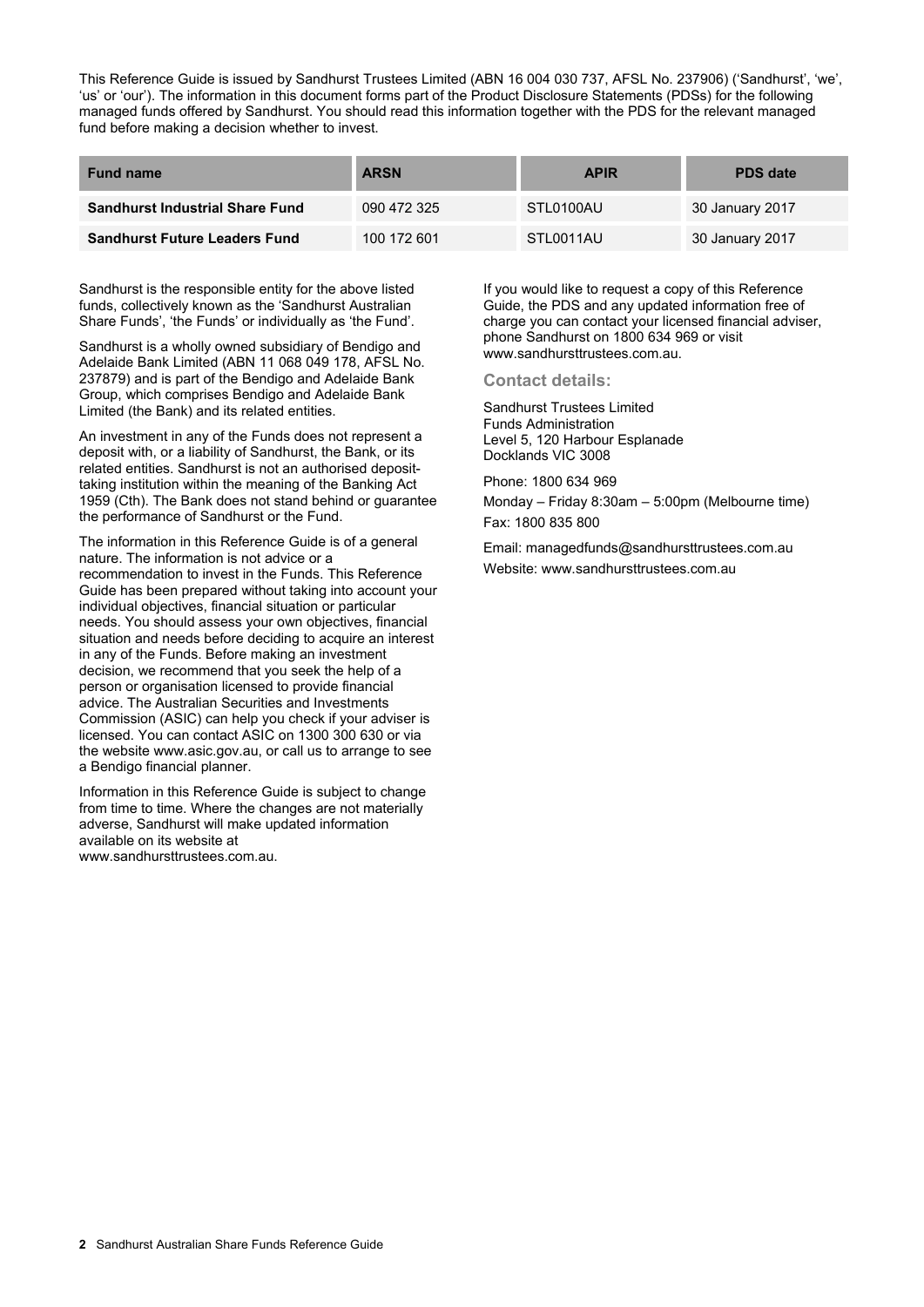# 1. Acquisition and disposal of units

#### **The following section provides more detailed information on the acquisition and disposal of units and should be read in conjunction with the PDS for each Fund.**

#### **Initial investments**

Sandhurst will not accept any Application Forms including certified Know Your Customer identification requirements, via facsimile or email, for the initial investment into the Funds. Refer to the Application Form for more information located at www.sandhursttrustees.com.au/forms.

#### **Investment instructions**

If you have an existing investment in the Funds and wish to advise Sandhurst of additional applications, withdrawal or switching requests, or notify us of a change in details, you can contact us by using one of the following methods:

**Mail:** Funds Administration GPO Box 4314 Melbourne VIC 3001 **Email:** managedfunds@sandhursttrustees.com.au

**Facsimile:** 1800 835 800

You can request to change certain details including your telephone number, facsimile number or email by telephone on 1800 634 969. In the event that we are unable to properly confirm your identity over the telephone, we may at our sole discretion, require that you put your request in writing.

## **Electronic instructions**

Whether or not your application or instruction (instruction) is properly authorised will be determined by us (in our discretion) depending on the nature of the instructions you are giving and the method (for example, there may be different requirements depending on whether you are using email, facsimile, or an online form). If we are not satisfied that you have appropriately authorised the instruction, we may require you to send us a signed hard copy request and/or relevant identification. Sandhurst will not compensate you for any loss relating to electronic instructions (including instances of fraud or incorrectly completed instructions) unless required by law.

# **Regular savings plan**

Our regular savings plan option allows you to build your investment steadily by acquiring additional units over a time frame that suits you. You can start with an initial investment of \$2,000 and add regular monthly payments of \$50 or more. To set up a regular savings plan you can complete this election on your Application Form, or alternatively, you can establish a regular savings plan at any time by completing the Investment Contribution Form located at www.sandhursttrustees.com.au/forms.

Amounts will usually be debited from your nominated account on the 15th day of each month (or the next business day). You can stop or vary your contribution amount or change your nominated account details by completing the Investment Contribution Form located at www.sandhursttrustees.com.au/forms. Please note that new applications or change requests must be received at least 14 days prior to the deduction date.

Each regular investment will be made on the terms of the most up-to-date PDS. If your financial institution is unable to pay the agreed amount, they may charge you a failed transaction fee.

# **Contributions using BPAY®**

Please be aware that even though your BPAY payment may immediately leave your bank account, the funds may take some time to be transferred to Sandhurst from your financial institution. Provided your BPAY request is made before your financial institution's cut-off time (usually 5:00 pm Melbourne time), Sandhurst will typically receive your funds the following business day (usually before 12 noon Melbourne time). Where Sandhurst receives your funds before 12 noon Melbourne time on a business day, the application will be processed using the Fund's application price calculated as at the close of business on that day. Otherwise, the following business day's application price will be used.

In certain circumstances, Sandhurst reserves the right to refuse an additional investment or accept only part of an additional investment (for example, if the Fund is closed to additional investments) or change processing times.

® Registered to BPAY Pty Ltd ABN 69 079 137 518

## **Transfers**

You may dispose of units by transferring units in a Fund to another person, if that person is an existing investor in the Funds or completes an Application Form to become an investor in the Funds. However, we may, at our sole discretion, refuse to register a transfer of units. To discuss what is required for a transfer, please contact us on 1800 634 969.

Transfer requests received and accepted before 12 noon Melbourne time on a business day will be processed at the close of business on that day. Otherwise the transfer will be processed on the following business day.

Transferring units may give rise to tax consequences and it is recommended that you check the tax implications with your accountant or financial adviser before making a decision.

## **Impact of income distributions on unit prices**

Where you buy units in a Fund before a distribution date, the application price will include income accumulated in the Fund since the last income distribution was made. This income will subsequently be distributed and will form part of your taxable income. Following a distribution, a Fund's unit price will drop to reflect the distribution that has been paid.

## **Use of standard forms**

Standard forms are used for all transactions including applications, withdrawals and transfers. These forms can be downloaded from www.sandhursttrustees.com.au/forms.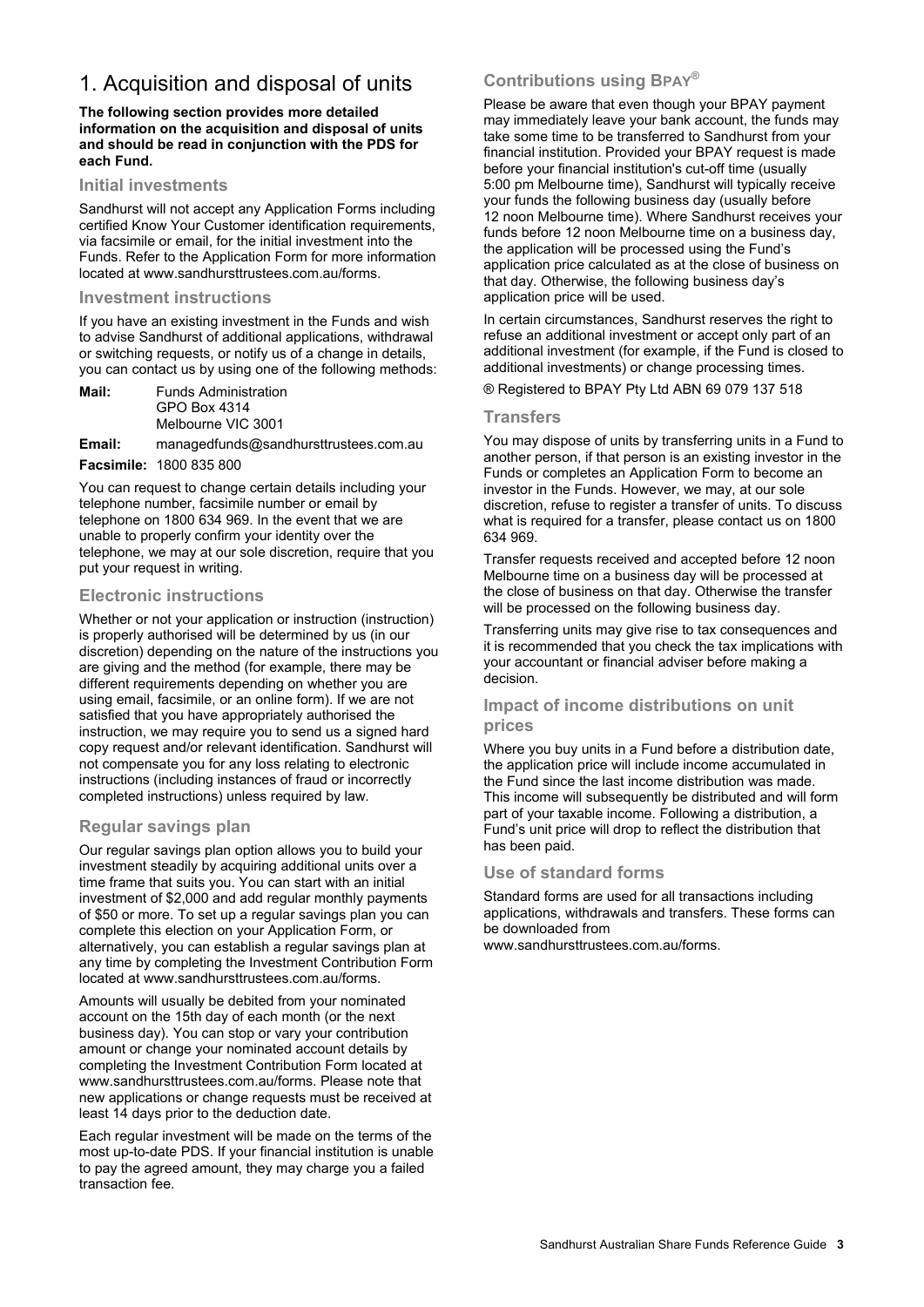# 2. Fees and costs

#### **The following section provides more detailed information about fees and costs and should be read in conjunction with the PDS for each of the Fund(s).**

This document shows fees and other costs that you may be charged. These fees and costs may be deducted from your money, from the returns on your investment or from the assets of the managed investment scheme as a whole.

Taxes are set out in Section 3 of this document.

You should read all the information about fees and costs because it is important to understand their impact on your investment.

All the fees and costs shown in this section include stamp duty and GST less the maximum applicable reduced input tax credits unless otherwise stated.

#### **Sandhurst Australian Share Funds Type of fee or cost** Amount Amount How and when paid **Fees when your money moves in or out of the managed investment product1,2** *Establishment fee1* The fee to open your investment Nil Not Applicable *Contribution fee1* The fee on each amount contributed to your investment<sup>2</sup> Nil Not Applicable *Withdrawal fee1* The fee on each amount you take out of your investment<sup>2</sup> Nil Not Applicable *Exit fee1* The fee to close your investment2 Nil Not Applicable **Management costs**  The fees and costs for managing your investment<sup>2</sup> **Sandhurst Industrial Share Fund**  2.06% p.a.3 of the net asset value of the Fund consisting of: 2.05% p.a. management fee of the net asset value of the Fund.  $\bullet$  0.01% p.a.<sup>4</sup> expense recoveries of the net asset value of the Fund. The management costs (including the management fee) are paid from the assets of the Fund and are reflected in the unit price of the Fund. The management fee is calculated on the Fund's net asset value, accrued daily, and paid quarterly in arrears to Sandhurst following the end of the March, June, September and December quarters. Expense recoveries are paid from the Fund's assets as they are incurred. **Sandhurst Future Leaders Fund**  2.10%  $p.a.^3$  of the net asset value of the Fund. The management costs (including the management fee) are paid from the assets of the Fund and are reflected in the unit price of the Fund. The management fee is calculated on the Fund's net asset value, accrued daily, and paid quarterly in arrears to Sandhurst following the end of the March, June, September and December quarters. Sandhurst has currently chosen to pay the expense recoveries, other than abnormal expenses and transaction costs, out of its management fees.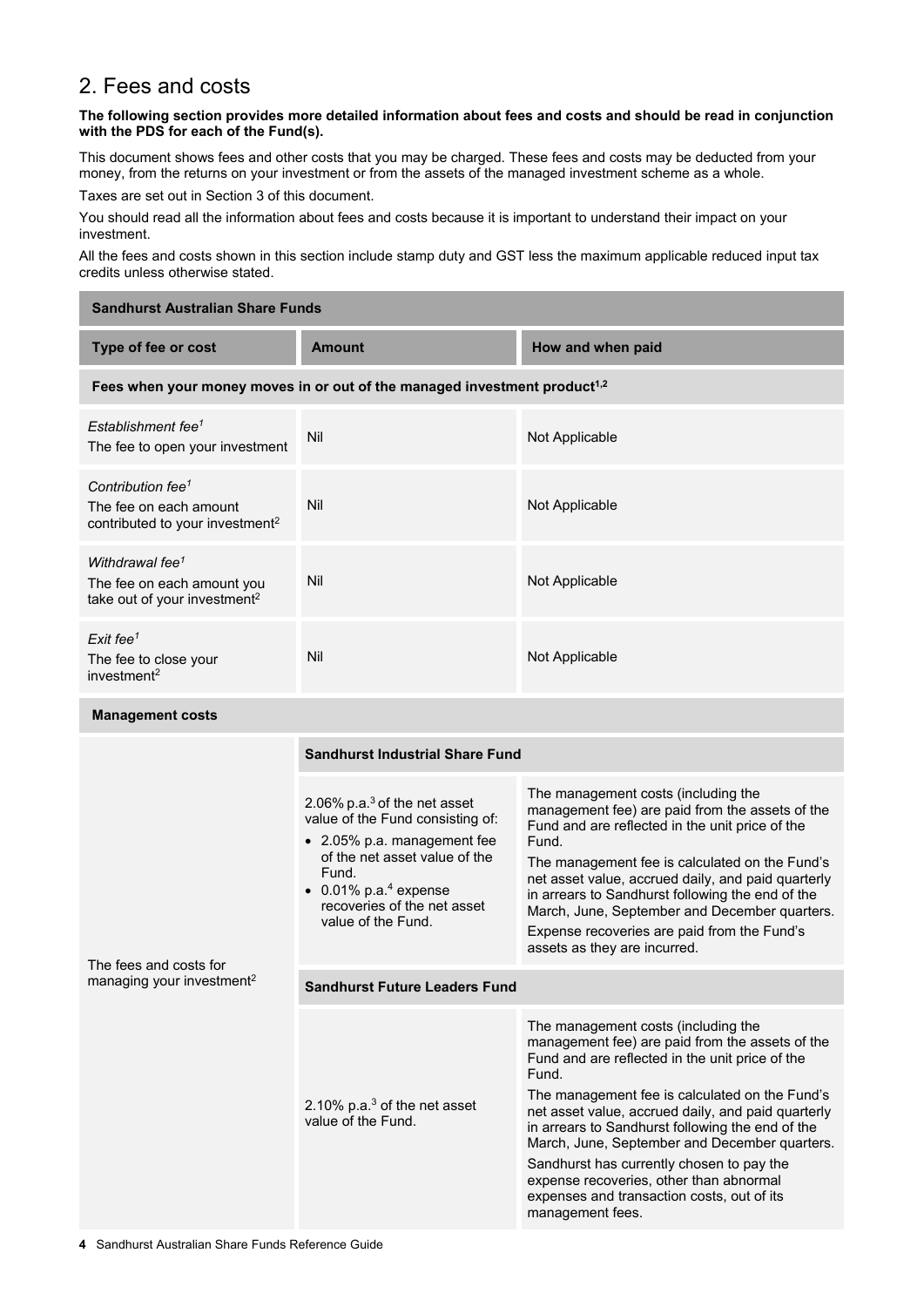| <b>Sandhurst Australian Share Funds</b>                                                                                         |               |                   |  |  |
|---------------------------------------------------------------------------------------------------------------------------------|---------------|-------------------|--|--|
| Type of fee or cost                                                                                                             | <b>Amount</b> | How and when paid |  |  |
| Service fees <sup>1,5</sup>                                                                                                     |               |                   |  |  |
| Switching fee<br>The fee for changing investment<br>options                                                                     | <b>Nil</b>    | Not Applicable    |  |  |
| <sup>1</sup> Transaction costs may apply in the form of a buy/sell spread. (See "Transactional and operational costs" under the |               |                   |  |  |

heading "Additional explanation of fees and costs" in the PDS.)<br><sup>2</sup> These fees do not include amounts payable to an adviser. (See "Advice fee" under the heading "Additional explanation of fees and costs" for more information.)

<sup>3</sup> This amount includes 'indirect costs' (see "Management costs" under the heading "Additional explanation of fees and costs" in the PDS). "Indirect costs" exclude transactional and operational costs (see "Transactional and operational costs" under the heading "Additional explanation of fees and costs" in the relevant PDS). 4 Expense recoveries are disclosed based on actual expense recoveries for the past financial year (see "Management

costs" under the heading "Additional explanation of fees and costs" in the relevant PDS).

5. Additional fees may apply. A service fee may be payable if you agree with your adviser to pay an Advice fee. (See "Advice fee" under the heading "Additional explanation of fees and costs".)

## **Additional explanation of fees and costs**

#### **Maximum fees and waiver**

Under each Fund's Constitution, Sandhurst is permitted to charge and retain for its own benefit the following maximum fees (plus GST if applicable):

#### **Establishment fee or contribution fee:**

Up to 5% of application money.

**Management fee:**

Up to 5% per annum of the gross asset value of the relevant Fund.

**Withdrawal fee:**

Up to 5% of the aggregate withdrawal price of units withdrawn.

#### **Investment switching fee:**

Up to 5% of the aggregate redemption price for the units withdrawn.

**Performance fee:**

A performance fee of up to 25% of the net realised and unrealised appreciation in the net asset value of the relevant Fund.

Sandhurst does not currently charge an establishment fee, contribution fee, withdrawal fee, switching fee or performance fee, and does not currently intend to introduce such fees.

Each Constitution also gives us the right to accept lower fees than we are entitled to receive under the Constitution, to defer payment or to waive our entitlement to such fees. The buy/sell spread can change at any time in accordance with each Fund's Constitution and without prior notice to you.

#### **Advice fee**

The advice fee is payable to your adviser and not to Sandhurst. You will not be charged this fee if you have not invested via a financial adviser. In relation to an upfront fee, you can nominate any dollar amount to be deducted from your initial investment for advice sought about your investment.

You can authorise us to pay an optional advice fee to your financial adviser on your behalf from your investments in the Funds as an upfront fee or an ongoing fee as detailed in the PDS. Any advice fee you authorise us to pay is additional and separate to the fees we charge you in respect of your investment in the Fund. You may agree with your adviser to pay an optional advice fee direct from your investment and can direct us to pay this fee by completing the relevant section of the Application Form (www.sandhursttrustees.com.au/forms). This can take the form of an upfront and/or ongoing fee:

- **Upfront fee:** being a fixed dollar amount deducted from your initial investments before they are invested and paid by Sandhurst to your adviser at the end of the month in which you made your initial investment. This payment does not form part of your contribution to the Fund.
- **Ongoing fee:** being a fixed dollar amount paid to your adviser via redemption of interests from your investment on a monthly basis. Buy/sell spreads apply.

The agreed amount will be deducted from your application monies at the time of application and/or your account on an ongoing basis and paid to your adviser. Sandhurst will continue to deduct the advice fee and forward payments to your adviser unless we are notified by you or your adviser in writing to cancel this fee. The fee you agree with your adviser is inclusive of GST.

The default value of the advice fee for each investor is nil. Each time you and your adviser agree to a fee you need to notify us in writing by completing the relevant section of the Application Form or the Advice Fee Form.

Sandhurst is not liable to refund investor authorised advice fees. If the relevant section of the Application Form or the Advice Fee Form has been incorrectly or fraudulently completed or completed in error, you will need to contact your adviser directly to arrange a refund from your adviser.

Sandhurst does not pay commissions to financial advisers for procuring investments in the Fund.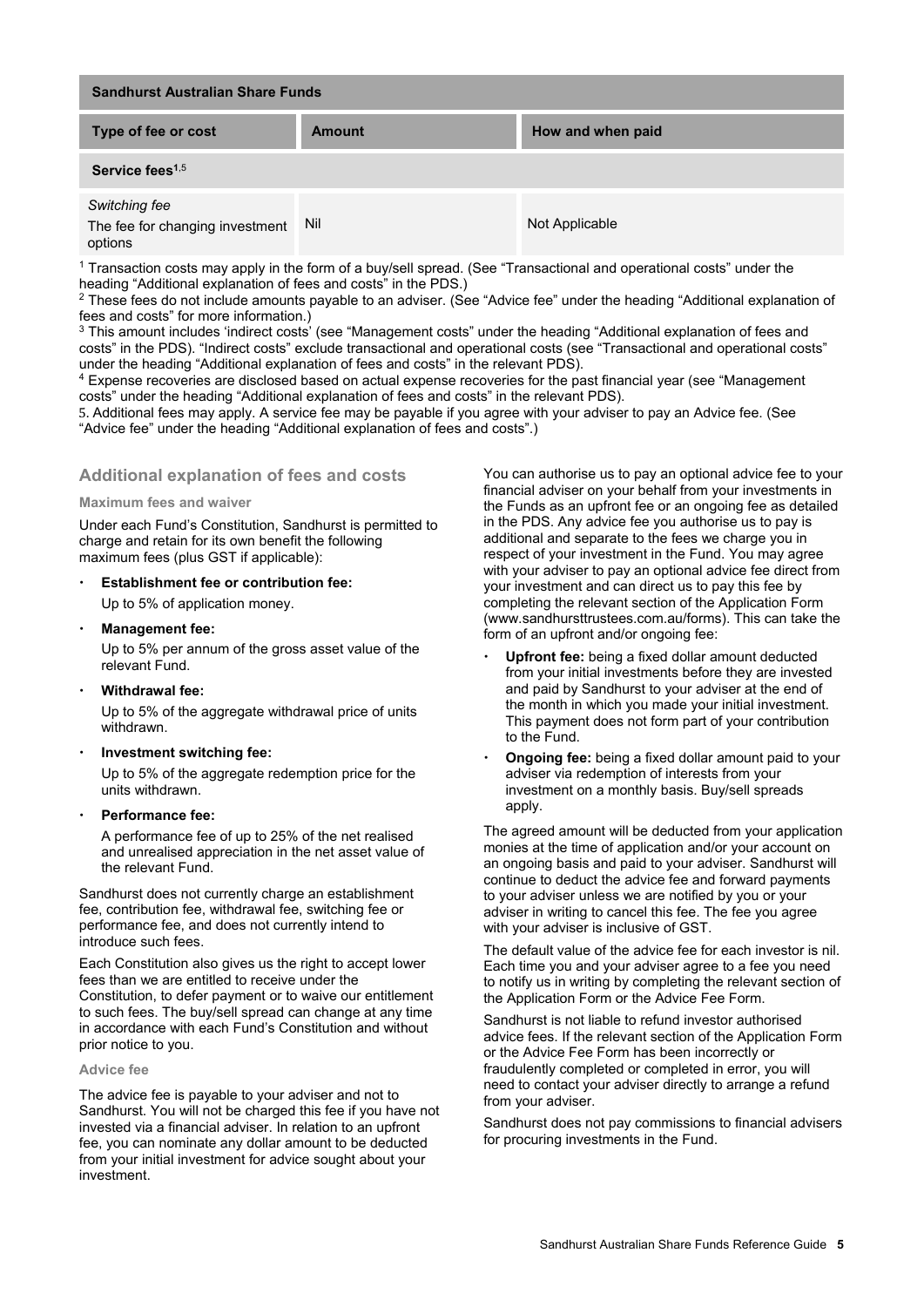#### **Taxes**

Unless otherwise stated, all fees quoted in each PDS are quoted inclusive of stamp duty and GST less any applicable reduced input tax credits. Please see section 3 of this document and section 7 of the PDS "How managed investment schemes are taxed".

#### **Adviser remuneration**

No trail or upfront commissions are payable by us to financial advisers on any accounts established from 1 July 2013 in the Fund. However, trail commissions on existing investment accounts acquired before 1 July 2013 will continue to be paid to advisers subject to compliance with the law.

As these amounts are paid by Sandhurst out of its own resources, they are not an additional cost to investors.

#### **Alternative remuneration**

Subject to the law, Sandhurst may provide remuneration to financial advisers and platform providers indirectly by paying them additional amounts and/or non-monetary benefits. If these amounts or benefits are provided, they are payable out of the fees and costs we receive and are not an additional cost to you.

# 3. How managed investment schemes are taxed

#### **The following section provides more detailed information about taxation matters relating to the Funds and taxation matters relating to registered managed investment schemes and should be read in conjunction with the PDS for each Fund.**

It is intended that no income tax will be payable by any of the Funds as they will distribute all their income to investors annually.

The income will retain its character as it passes to investors, and as a result, you might receive distributions of interest, dividends (which may include franking credits), capital gains, foreign income and other amounts. Tax components will be allocated on a fair and reasonable basis. You may be able to use any franking credits and foreign tax credits to offset some or all of your Australian tax liability.

#### **Tax on your distributions**

Australian resident investors will be generally subject to tax on their share of the taxable income of the Funds including amounts reinvested. In 2010 the Federal Government introduced a 'capital election' for eligible managed investment trusts and the election is made on a fund by fund basis.

#### **Tax statements**

The way in which investors are taxed will depend on the character of the distributions they receive. We will send you an annual tax statement indicating the components of your distribution, usually within 30 days after the end of each financial year, to assist you in completing your tax return.

#### **Goods and Services Tax (GST)**

Fees and costs in respect of acquisitions by the Funds will often be subject to GST. The Funds may not be entitled to claim an input tax credit for the full amount of that GST, however, they may be entitled to reduced input tax credits on any GST paid. The GST included in expenses that cannot be claimed as an input tax credit will be a net cost and can be recouped from the Funds. If the GST rate

increases, each Fund's Constitution allows Sandhurst to recoup the extra amount from the Funds.

**Capital gains tax when you withdraw from the Funds** 

Australian residents who invest in the Funds are generally subject to capital gains tax on gains when they deal with their units, including where an investor redeems units, and withdraws money from the Funds. Where the investor is regarded as a trader, short-term investor or institutional investor, such profits may be regarded as ordinary income. You will have a capital gain if the capital proceeds exceed the cost base of your units in the Fund, or a capital loss if the reduced cost base of your units exceeds the capital proceeds.

If you have a capital gain and you are an individual, trustee or complying superannuation fund and you have held your interest in the Fund for at least 12 months on capital account, you should be entitled to apply the applicable capital gains tax discount.

#### **Quotation of Tax File Number (TFN) or Australian Business Number (ABN)**

It is not compulsory for you to quote your TFN or ABN. If you do not quote your TFN or ABN, or claim an exemption, we may be required to withhold tax from distributions at the highest marginal tax rate plus applicable levies.

By quoting your TFN or ABN you authorise us to apply it to your investment and disclose it to the Australian Taxation Office. Collection of TFN or ABN information is authorised, and its use and disclosure is strictly regulated, by the tax laws and under privacy legislation.

#### **Foreign taxes and foreign tax compliance**

Australian and foreign taxes may be imposed where the Fund's investments or dealings have some connection with a foreign jurisdiction. Foreign laws are varied and can apply in uncertain ways. If the Funds incur any amount of Australian or foreign tax, or are required to withhold any amount in respect of Australian or foreign tax, neither Sandhurst nor the Funds will be required to compensate investors for any such tax, and the effects of these amounts will be reflected in the returns of the Funds.

In addition, there are certain consequences that may occur if an investor is, or becomes a foreign entity, a foreign citizen, resides in a foreign country or has some connection with a foreign country. These consequences may apply pursuant to certain global reporting requirements, such as the Foreign Account Tax Compliance Act (FATCA) in the US. The Funds are required to comply with these requirements. Accordingly, Sandhurst may request that you provide certain information about yourself in order for Sandhurst to comply with these obligations.

#### **Pensions and benefits**

Investments in the Funds may affect social security entitlements. You should, therefore, seek professional advice or consult Centrelink to determine the effect of income received in respect of an investment in the Funds on any social security entitlement.

#### **Taxation reform**

The Government has passed new income tax legislation that implements an Attribution Managed Investment Trust (AMIT) tax regime for eligible Managed Investment Trusts (MIT). The legislation applies for tax years commencing 1 July 2016 where the MIT makes an appropriate election.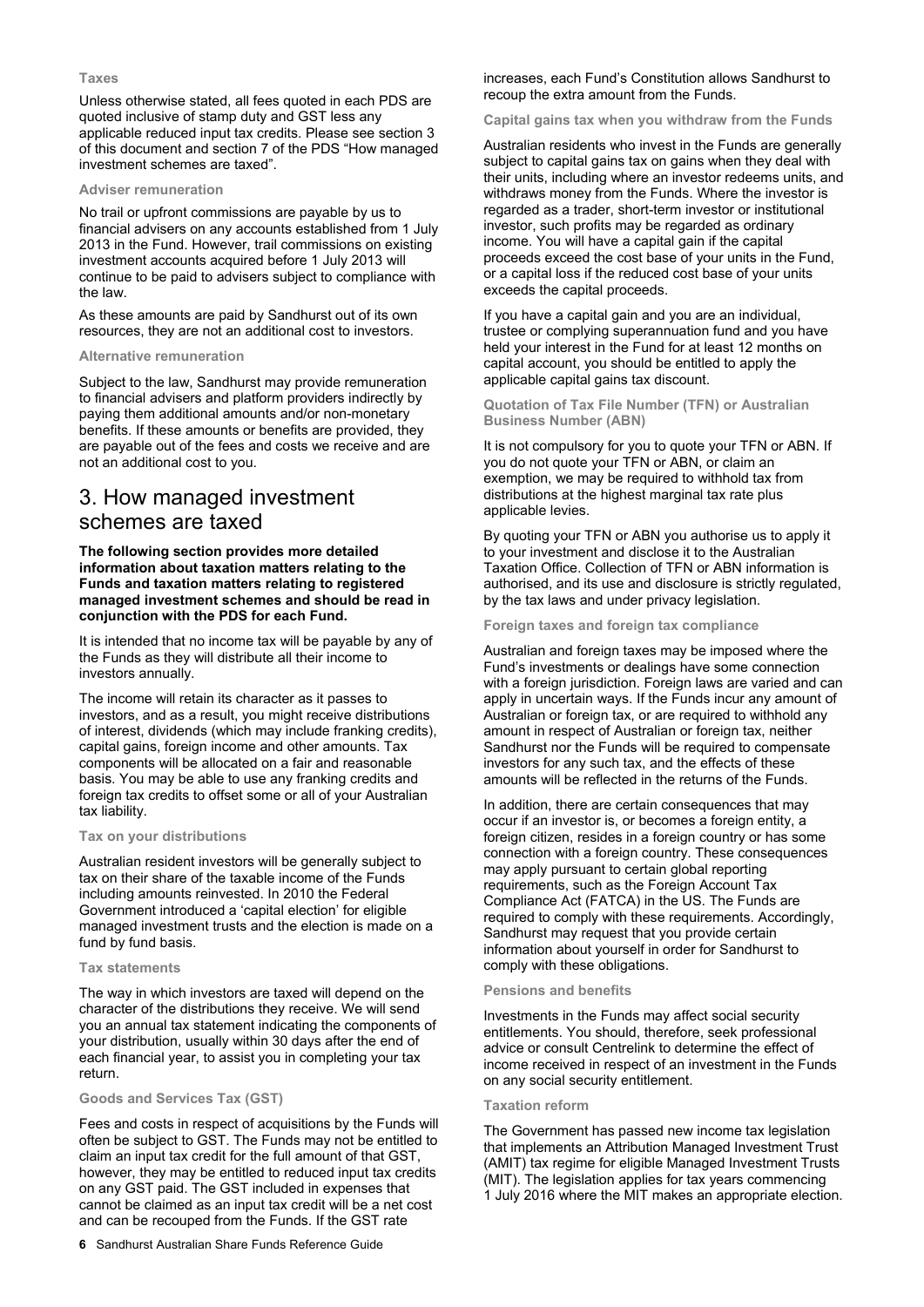# 4. Other information

# **Related party transactions**

The Fund may, without limitation, invest in other funds, products or platforms of which we, or a related entity, are the issuer, operator or responsible entity. Sandhurst, in its capacity of responsible entity, may also use services provided by the Bendigo and Adelaide Bank Group such as distribution, legal, IT and marketing. Any fees paid to a member of the Bendigo and Adelaide Bank Group for these services are paid by Sandhurst from its own resources and not out of the Fund.

Sandhurst has entered into arrangements with the **Community Bank®** branches of the Bank where, Sandhurst will pay a distribution commission on end of month balances of customers introduced by a **Community Bank®** branch of the Bank. The distribution commission arrangements are on arm's length terms and do not impact returns to investors in the Fund.

Sandhurst has a process for managing conflicts of interest and related party transactions which ensures that all transactions engaged in by Sandhurst are assessed for any conflicts of interest and to ensure they are reasonable 'arm's length' transactions based on appropriate commercial terms.

# **Privacy**

We are committed to ensuring your privacy is protected and understand your concerns regarding the confidentiality and security of personal information you provide to us. Our privacy policy and details of how we handle your personal information is available by contacting us on 1800 634 969. The privacy policy can also be obtained by visiting: www.sandhursttrustees.com.au.